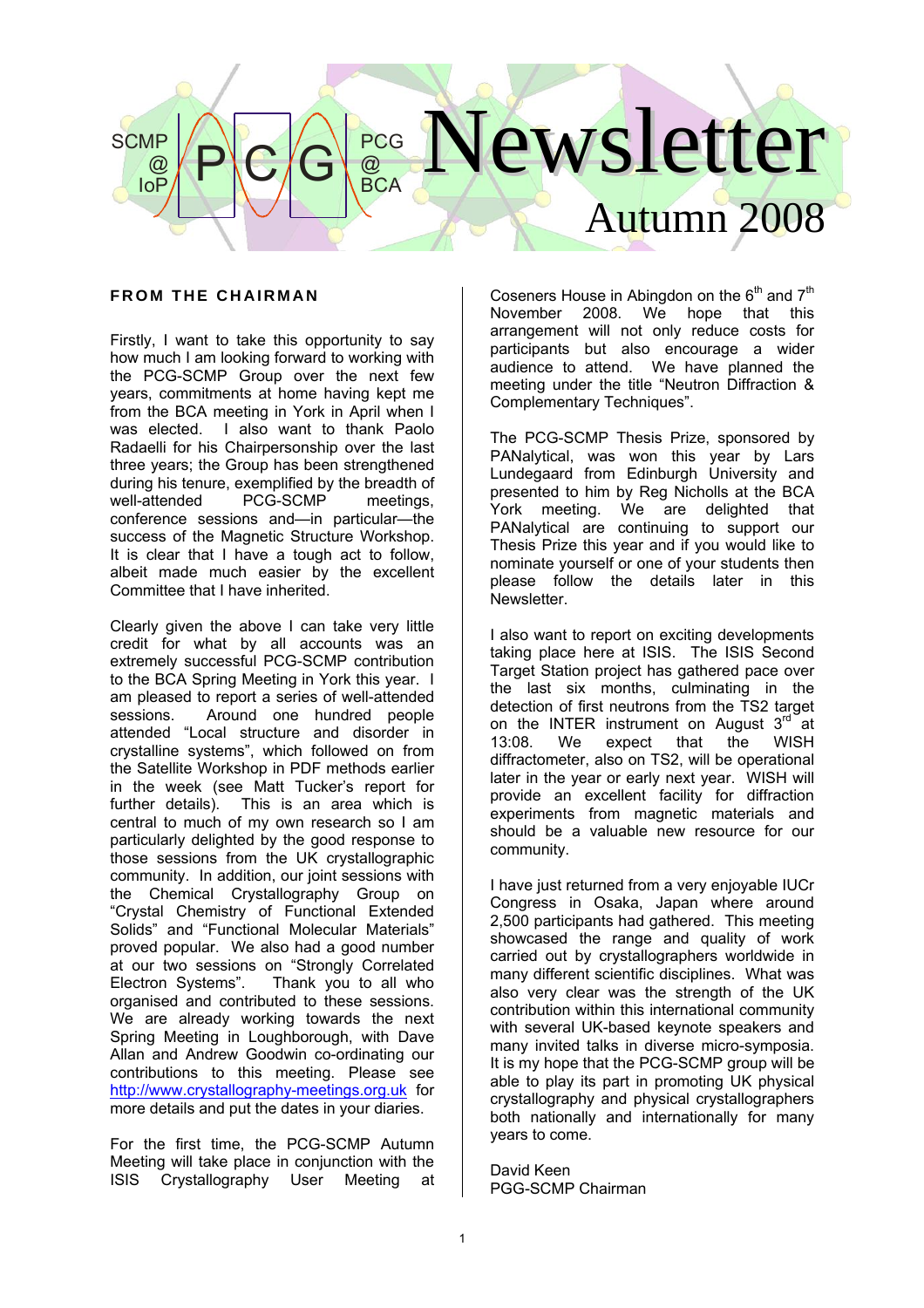#### **ANNOUNCEMENTS**

#### **PANalytical Thesis Prize 2009**



#### **Call for Nominations**

The Physical Crystallography Group is pleased to invite entries for the PANalytical Thesis Prize in Physical Crystallography. The prize will be awarded for the best use of techniques or methods of Physical Crystallography in a successfully examined thesis submitted in the period from 1<sup>st</sup> September 2007 to 31<sup>st</sup> December 2008. The amount of the prize, which will be sponsored by PANalytical Ltd, will be £500.

To be eligible for the prize, candidates must be a member of the Structural Condensed Matter Group of the IoP and/or the British Crystallographic Association (BCA). Nonmembers may enter the competition but will be required to join the BCA/PCG at the student rate to progress their nomination further (current rate £10 per annum or £27.50 for 3 years of the PhD degree).

To enter the competition, candidates must submit:

(a) a copy of the Thesis on CD-ROM.

(b) a personal statement of not more than 500 words explaining why the thesis should be considered for the prize and including a clear description of the role of Physical Crystallography (as defined on the website www.pcg-scmp.org or otherwise) in the research.

(c) the names and contact details of two academic referees, one of whom may be the thesis supervisor, who will be able to comment on the thesis research of the candidate.

In order for a thesis to be eligible for the award, the Physical Crystallography element must be central to the work of the thesis, which must also demonstrate a context over and above structural work for its own sake.

Nominations for the prize must be submitted to the PCG-SCMP Chair, Prof. David Keen  $(d.a.keen@rl.ac.uk)$ , by  $31<sup>st</sup>$  January 2009 and the Prize will be awarded at the 2008 BCA Spring Meeting in Loughborough. 21<sup>st</sup>-23<sup>rd</sup> April 2009.

#### **Vacancies on the PCG-SCMP Committee**

#### **Call for Nominations**

There are three vacancies arising on the PCG-SCMP Committee: two for the positions of ordinary members and one for the Honorary Secretary/Treasurer. Nominations for these positions are invited and should be sent to the current Honorary Secretary/Treasurer, Matt Tucker (m.g.tucker@rl.ac.uk).

Nominations should include the name of the proposer, the name of the seconder and the nomination acceptance by the nominee, confirming his/her willingness to contribute to the Committee efforts by actively participating in BCA and PCG-SCMP meetings, meeting organisation and our educational activities. Informal enquiries about the Committee members' roles should be directed to the current Chairman (d.a.keen@rl.ac.uk).

Elections for these positions will be held at the Annual General Meeting of the PCG-SCMP, which will be held during the BCA Spring Meeting in Loughborough, on Wednesday, 22<sup>nd</sup> April 2009.

#### **FUTURE EVENTS**

#### **Meeting Calendar**

- 11<sup>th</sup> European Powder Diffraction<br>Conference (EPDIC). 18-22<sup>nd</sup> Conference September 2008, Warsaw, Poland
- PCG Autumn Meeting and ISIS Crystallography Users Meeting, 6-7<sup>th</sup> November 2008, Abingdon
- BCA Spring Meeting, 21<sup>st</sup>–23<sup>rd</sup> April 2009, Loughborough

#### **PCG Autumn Meeting, 6-7<sup>th</sup> November 2008. Cosener's House, Abingdon**

PCG Autumn meeting will take place at the Cosener's House, Abingdon, 6-7<sup>th</sup> November 2009 (lunchtime-to-lunchtime), in conjunction with the ISIS Crystallography Users Meeting.

Registration for the meeting is free. For participants working at UK-based research institutions who attend both meetings or the Users meeting only, the usual allowable travel costs and overnight accommodation will be reimbursed. A limited number of rooms have been pre-booked at the Cosener's House for the meeting. The rooms will be allocated on a first come first served basis.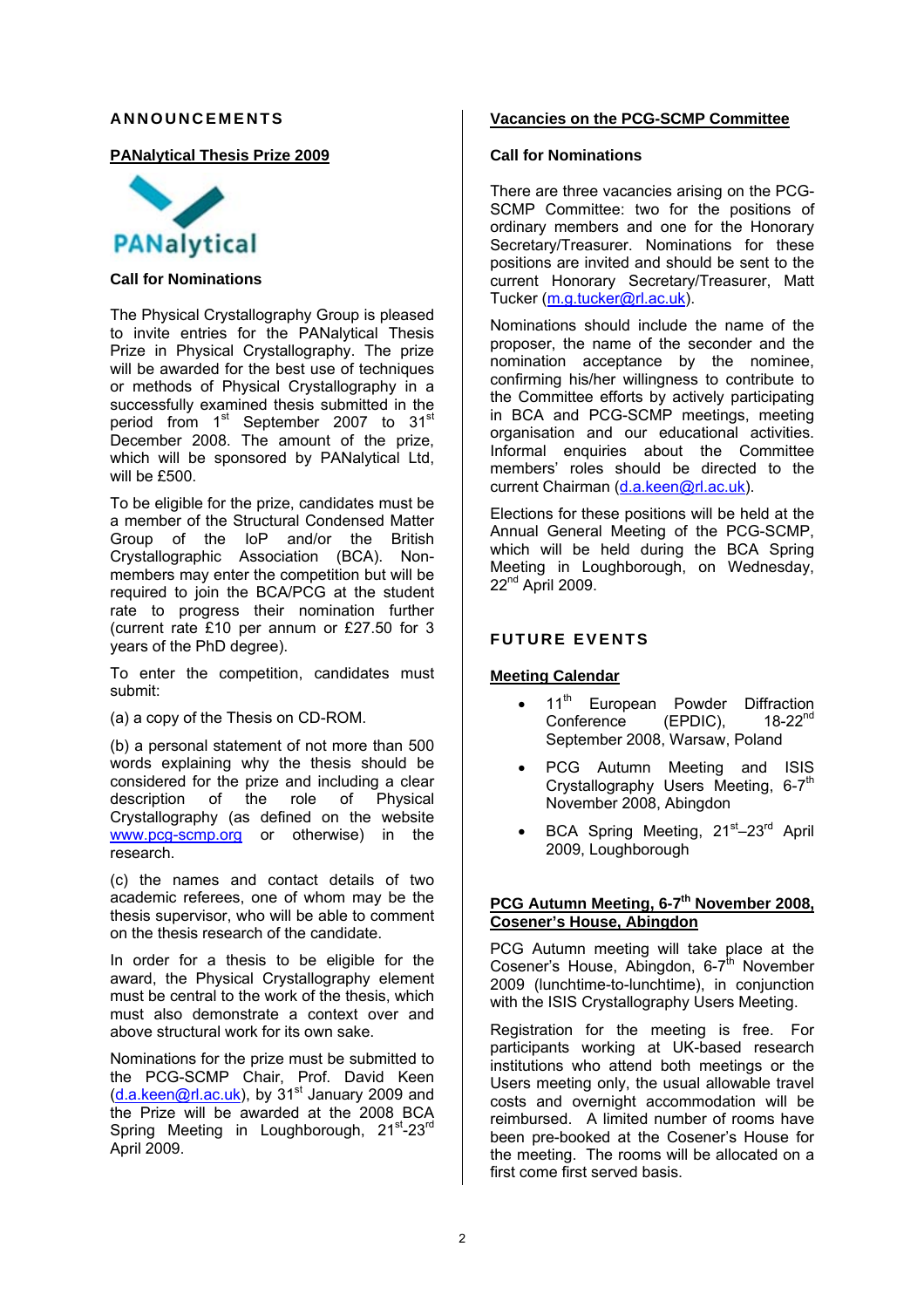The meeting is themed "Neutron Diffraction and Complementary Techniques". We have put together a programme of talks which will comprise both an educational element and state-of-the-art science, hoping that the meeting will be of interest to audiences ranging from PhD students to experienced researchers. Confirmed scientific presentations include:

Martin Dove (Cambridge): *Computational Methods in Support of Neutron Scattering*

Steve Hull (ISIS): *Conductivity Measurements in the Neutron Beam*

Sue Kilcoyne (Salford): *Muon Spin Relaxation and Rotation*

Malcolm Levitt (Southampton): *Solid State NMR: A Complementary Technique to Crystallography*

Lars Lundegaard (Edinburgh): *High Pressure X-Ray Diffraction: New Results using Single Crystal Techniques on 'Powder' Diffraction Data*

Timmy Ramirez-Cuesta (ISIS): *Inelastic Neutron Scattering*

Colin Pulham (Edinburgh): *Putting the Squeeze on Energetic Materials – Structural Studies of Propellants and Explosives under Extreme Conditions* 

Andrew Goodwin (Cambridge): *When Bragg is Not Enough: "Diffraction Plus" Studies of Framework Materials using PDF, DFT and TEM* 

The timetable and online registration are at: http://www.isis.rl.ac.uk/crystallography/usergro up/

# BCA Spring Meeting, 21<sup>st</sup> – 23<sup>rd</sup> April 2009. **Loughborough**



The BCA Spring Meeting 2009 is themed "Dynamic Crystallography". The meeting will follow the successful format of recent years and run from 11:30 on Tuesday  $21<sup>st</sup>$  April to 13:30 on Thursday 23<sup>rd</sup> April. It will feature a total of 20 scientific sessions, including four PCG symposia:

- Dynamics in framework structures (organised by Andrew Goodwin and Matt Tucker)
- Hydrogen storage (organised by Dave Keen and Ivana Evans)
- Multiferroics (organised by Andrew Wills and Peter Hatton)
- Crystallography near the edge (organised by Matt Tucker and Dave Allan)

The PCG Plenary lecture will be given by Professor Martin Dove (Cambridge) as the Spring Meeting Teaching Plenary entitled "Beyond the Debye-Waller Factor".

The deadline for abstract submission for poster contributions is 2nd February 2009. Abstracts must be submitted using the template which will be made available on the meeting website.

The scientific programme, further details about the conference and the form for online abstract submission can be found at: www.crystallography-meetings.org.uk

# **NEWS**

#### **Prizes and awards**

#### **Physical Crystallography Prize 2008**

The IoP-sponsored Physical Crystallography Prize 2008 was awarded to Dr Laurent Chapon, a senior scientist at STFC's ISIS neutron source.

In awarding the prize at the BCA Spring Meeting in York, the PCG-SCMP Chair Professor Paolo Radaelli cited Dr Chapon's outstanding contributions to the development of magnetic neutron diffraction methodology and instrumentation and for its applications as the reason for the award.

"Only a few years ago, magnetic neutron diffraction was considered to be a reactor technique. Laurent's work has been crucial in broadening both the discipline itself and the use of pulsed neutrons," said Professor Radaelli.

Dr Chapon has also developed new software to interpret crystallographic data and make it applicable to pulsed neutrons. This has enabled him to do groundbreaking fundamental work that studies the diverse magnetic properties of materials. His most recent research on multiferroic oxides, which was presented in the Prize lecture, could lead to a variety of applications for the next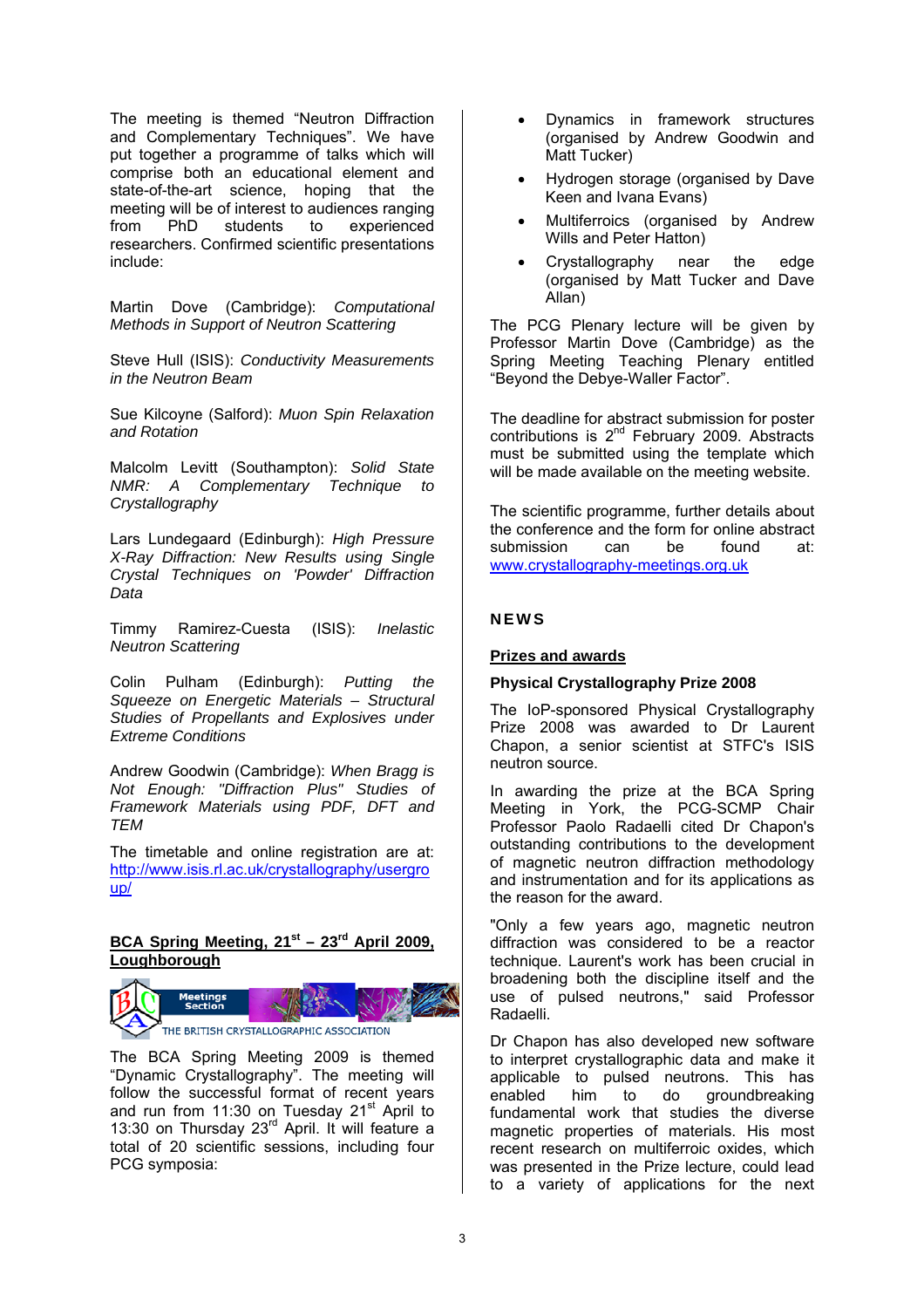generation of electronic devices and data storage.

Dr Chapon is driving future research in this area as project scientist for the new WISH instrument at the Science and Technology Facilities Council's ISIS Second Target Station. By building the instrument he is ensuring that the UK will be at the forefront of this work.



*Dr Laurent Chapon receiving his Physical Crystallography Prize 2008 from Professor Paolo Radaelli* 

"The new instrument will improve magnetic crystallography due to the higher neutron flux at long wavelengths, combined with large detector coverage with good spatial resolution. The WISH instrument will produce clearer data and become the instrument of choice for those using pulsed neutrons for magnetic diffraction," said Dr Chapon.

#### **PANalytical Thesis Prize 2008**

The PANalytical Thesis Prize in Physical Crystallography 2008 was awarded to Lars Lundegaard (Edinburgh) for his thesis entitled "High-Pressure Difraction Studies of Rubidium Phase IV".

Rb-IV is unique among the elements in having a composite incommensurate host-guest structure, where the guest chains exist in a ordered or a disordered state depending on pressure. The focus of Lars's PhD work was to refine the full modulated structure of Rb-IV using single-crystal samples and the superspace formalism, resulting in direct information the atomic displacements caused by host guest interactions, which could prove to be the key information that would lead to a better understanding of why this extraordinary phase is stable.

#### **RECENT EVENTS**

#### **Powder Diffraction and Rietveld Refinement School, Durham, 14-17th April 2008**

The  $4<sup>th</sup>$  Powder Diffraction and Rietveld Refinement School, generously supported by EPSRC, IUCr, PCG-SCMP, industry and Durham University, ran from Sunday 30<sup>th</sup> March to Thursday 3<sup>rd</sup> of April at Van Mildert College and the Chemistry Department at Durham. Lectures were given by Prof Andy Fitch (ESRF), Dr Jeremy Cockcroft (UCL), Dr Ivana Evans (Durham) and Prof John Evans (Durham). Tutorial groups were led by the lecturers and Dr Anne Chippindale (Reading), Dr Lars Peters (Durham) and Miss Sarah Lister (Durham). Miss Julia Payne and Mr David Free acted as tutors during computer practicals.

The School was attended by 60 students from 21 UK Universities and disciplines including Chemistry, Physics, Crystallography, Materials and Engineering, 3 industrial (UK and overseas) and 9 international students from France, Germany, Norway and China.

The School combined lectures, small group tutorials and hands-on computer practicals. Lectures were used to introduce the basic concepts of crystallography, powder diffraction and Rietveld refinement. For each hour of lectures there was at least an hour scheduled for small group problems supervised by tutors to help reinforce the concepts. The remaining  $~50\%$  of the course was spent with students going through computer practicals at their own pace. Over 50 computer-based problems were available on a range of different topics, with many containing multiple sub-problems.

Based on the student feedback, we believe that the 2008 Durham Powder Diffraction and Rietveld Refinement School was very successful and that it addressed a key training need. We anticipate running the  $5<sup>th</sup>$  School at Easter 2010.

John Evans, Durham

# **BCA Spring Meeting, 8-10th April 2008, York**

The BCA Spring Meeting 2008, themed "Structure, Property & Function", was very successful, offering an outstanding scientific programme across diverse areas of crystallography. Over three days, it featured four plenaries, twenty mycrosymposia, prize lecture sessions and it was preceded by an extremely popular hand-on satellite workshop on PDF analysis.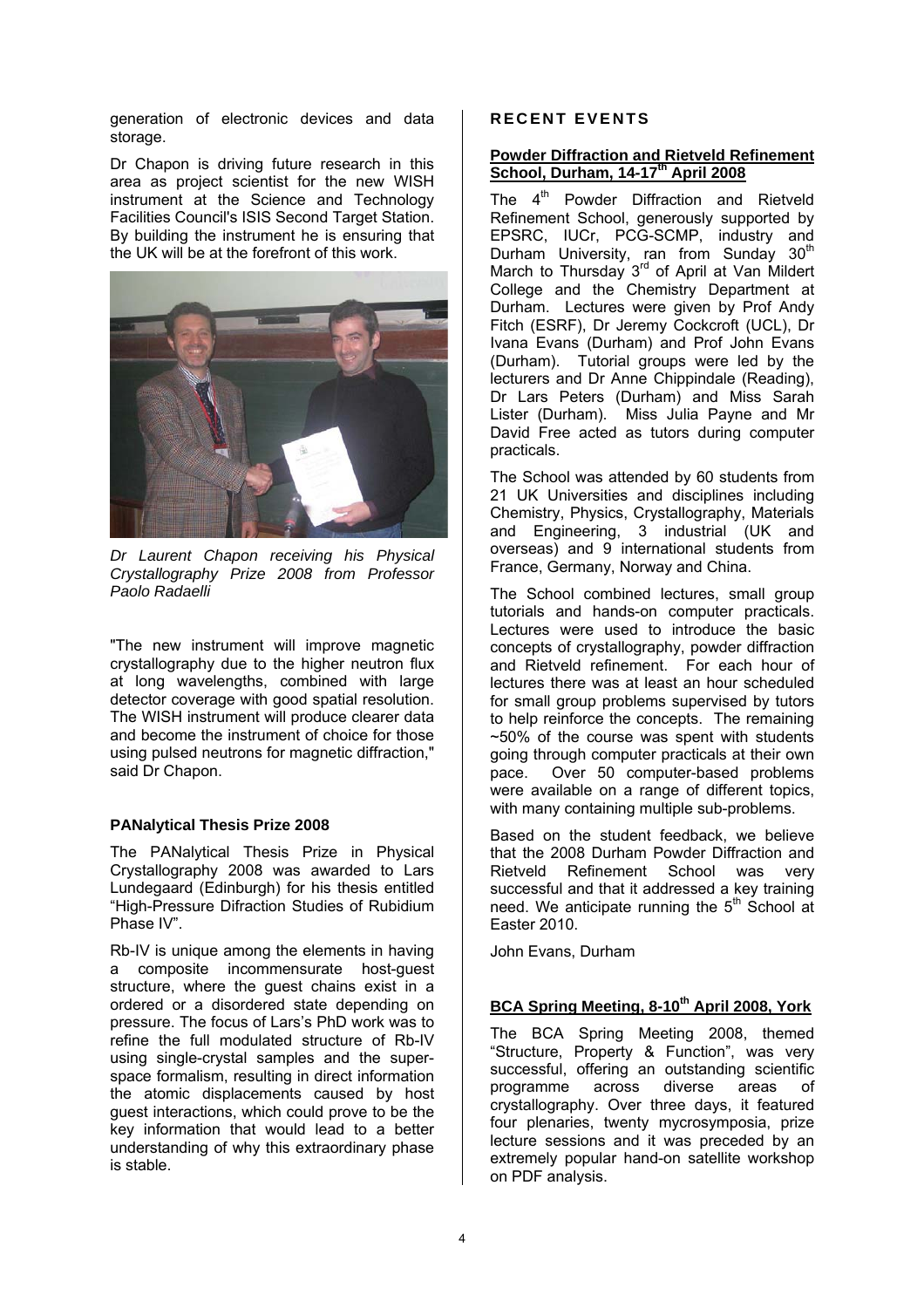The PCG Plenary lecture "Charge Order in Oxides - Putting the Fun into Functional Materials" was given by Professor Paul Attfield (University of Edinburgh), while parallel sessions covered the following topics: Local Structure and Disorder in Crystalline Materials, Crystal Chemistry of Functional Extended Solids, Functional Molecular Materials and Strongly Correlated Electron Systems.

#### **PCG Poster Prize**

There were 22 PCG posters at this year's Spring Meeting poster session and the competition was judged by Thomas Proffen (Los Alamos).

The winner was Sarah Lister (Durham) for her poster entitled "Structures and Phase Transitions in Molybdenum Phosphates". Sarah presented her work on the formation of  $(MoO<sub>2</sub>)<sub>2</sub>P<sub>2</sub>O<sub>7</sub>$  from a hydrated precursor, which occurs via two previously unknown molybdenum phosphate phases. In order to understand this process, a number of characterisation techniques were used, including *in-situ* variable temperature X-ray diffraction, electron and neutron diffraction and  $31P$  solid state NMR, as well as advanced methodologies for *ab initio* structure solution from powder diffraction data.

The runner-up prize went to Thomas Yip (Strathclyde), for his work on elucidation of structural disorder in garnet-type lithium ion conductors.



*Sarah Lister (Durham) receiving the BCA Spring Meeting 2008 PCG Poster Prize from Paolo Radaelli* 

#### **BCA 2008 Satellite: PDF Workshop, 7-8th April 2008, York**

The importance of disorder in crystalline materials is increasingly being recognised as a key property of many functional materials. From negative thermal expansion to solid state amorphisation and the 'nanoscale' problem to improved fuel cell technology, a clear picture of the local atomic structure is essential to understanding these phenomena and solving the associated problems. A powerful technique for exploring the local structure of materials is total scattering, also known at the PDF method. Here synchrotron X-ray and/or neutron powder diffraction data are careful corrected and normalised onto an absolute scale, they can then be used to obtain information on the local, medium and long range atomic structure simultaneously. To gain the maximum information from this valuable data specialised refinement methods are required. Two of the most powerful methods currently available for refining this type of data are RMCProfile and PDFGUI.



*Working hard at the PDF Satellite Workshop at York* 

The aim of this workshop was to provide an overview of the methods and the opportunity to gain some hands on experience of applying them to total scattering data. The day began with two one-hour talks by Dr Matt Tucker and Dr Thomas Proffen on RMCProfile and PDFGUI, respectively. This was followed by two one and half hour practical sessions, where participants had the chance to try out the programs by following tutorials and asking questions of Matt, Thomas and Dr Andrew Goodwin. The final one hour session on the morning of the  $7<sup>th</sup>$  was left as a question and answer session and for people to finish off the exercises.

The workshop was very well attended with about fifty participants taking part; this greatly exceeded our initial estimates and was a very pleasant surprise. During the workshop everyone seemed to enjoy themselves and we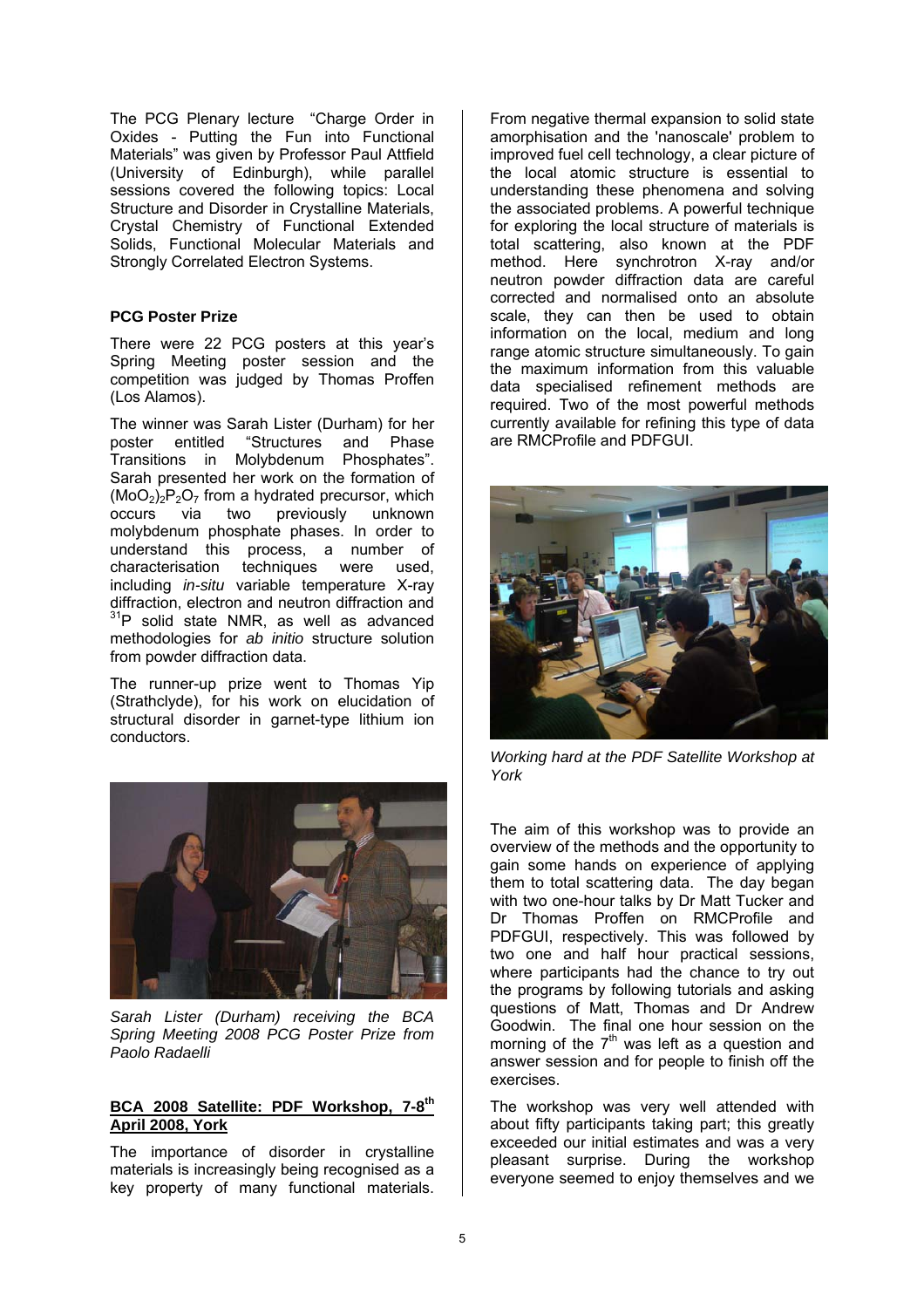received some very nice feedback following the event. People seemed to particularly like having both methods at the same workshop, so they could compare and contrast what was best for there particular needs and scientific problems. We would like to thank everyone who took part in the workshop and hope you found it as enjoyable and worthwhile experience as we did.

If you would be interested in attending any future workshops on this topic please email Matt Tucker (matt.tucker@stfc.ac.uk) or if you would like to try the methods on your own data please visit our websites (www.isis.rl.ac.uk/RMC or www.diffpy.org).

# **YOUNG CRYSTALLOGRAPHERS**

# **YC Meeting, 7-8th April 2008, York**

It was a very successful meeting by all accounts – over 80 attendees. It was also a successful year for the PCG speakers with Ian Oswald of University of Edinburgh winning the IG prize for best speaker for his talk entitled 'High pressure structures of energetic materials'. Ian's work focuses on detailed structural information on these dangerous but industrially important materials, which can be used to guide development of safer compositions. Other notable speakers were Loretta Lawson's (University of Glasgow) work on magnetic coupling and Graham Stinton (University of Edinburgh) who gave a good overview of the maximum entropy technique and how he has applied it to his work on high pressure nitrogen structures.

We also have three plenary speakers each year, all with a focus on teaching. This year<br>speakers were Ehmke Pohl on speakers were Ehmke Pohl on macromolecular crystallisation: David Beveridge or the delicacies of the photographic industry and crystallography and David Allan who gave us a fantastic insight into the building of I19 beam line at Diamond and the great array of science that will be accessible using it.

After three years in the role, Simon Coles stepped down as chairman of the YC to be succeeded by Susanne Huth, who was also the first winner of the Durward Cruickshank Young Crystallographers' Prize. Full details of the new committee can be found on our website

http://www.chem.gla.ac.uk/yc/index.php. Also on our website you can view the new logo that we have decided to adopt (well at least for a year or so…..).

As you can see from the YC PCG talks, there was once again a strong Scottish biased and this is something that we would love to see changed. If you are a PhD student or an early (2-3 years in) post-doc please get involved. The meeting itself is a great chance to speak or present a poster in a friendly atmosphere. It is also a fantastic opportunity to develop those all-important networking skills. We are still trying to establish our role within the BCA and are keen to hear what you the membership would like in terms of support from the YC. Keep and eye out for possible future winter meetings and involvement with BCA education.

Helen Maynard, Edinburgh

# **NEWS**

#### **Beamline News**

#### **Diamond Beamline I11: High-Resolution Powder Diffraction**

The high resolution powder diffraction Beamline I11 is the latest Diamond facility to become operational. Beamline Scientists, Chiu Tang, Steve Thompson, Julia Parker and the support team welcomed their first users; a research group led by Dr. Jeremy Cockcroft (University College London) performed a high throughput experiment on this new instrument. They are interested in analysing heat-treated nano-ceramics for better automotive catalyst support materials. The users were helping with the commissioning phase of I11 by testing the efficiency of the beamline's high throughput sample analysis system which includes five banks of MAC detectors (45 Multi-Analysing Crystals and detectors) mounted on the diffractometer, an industrial robot and 200 capillary sample carousel (picture below).



*The I11high-resolution powder diffractometer*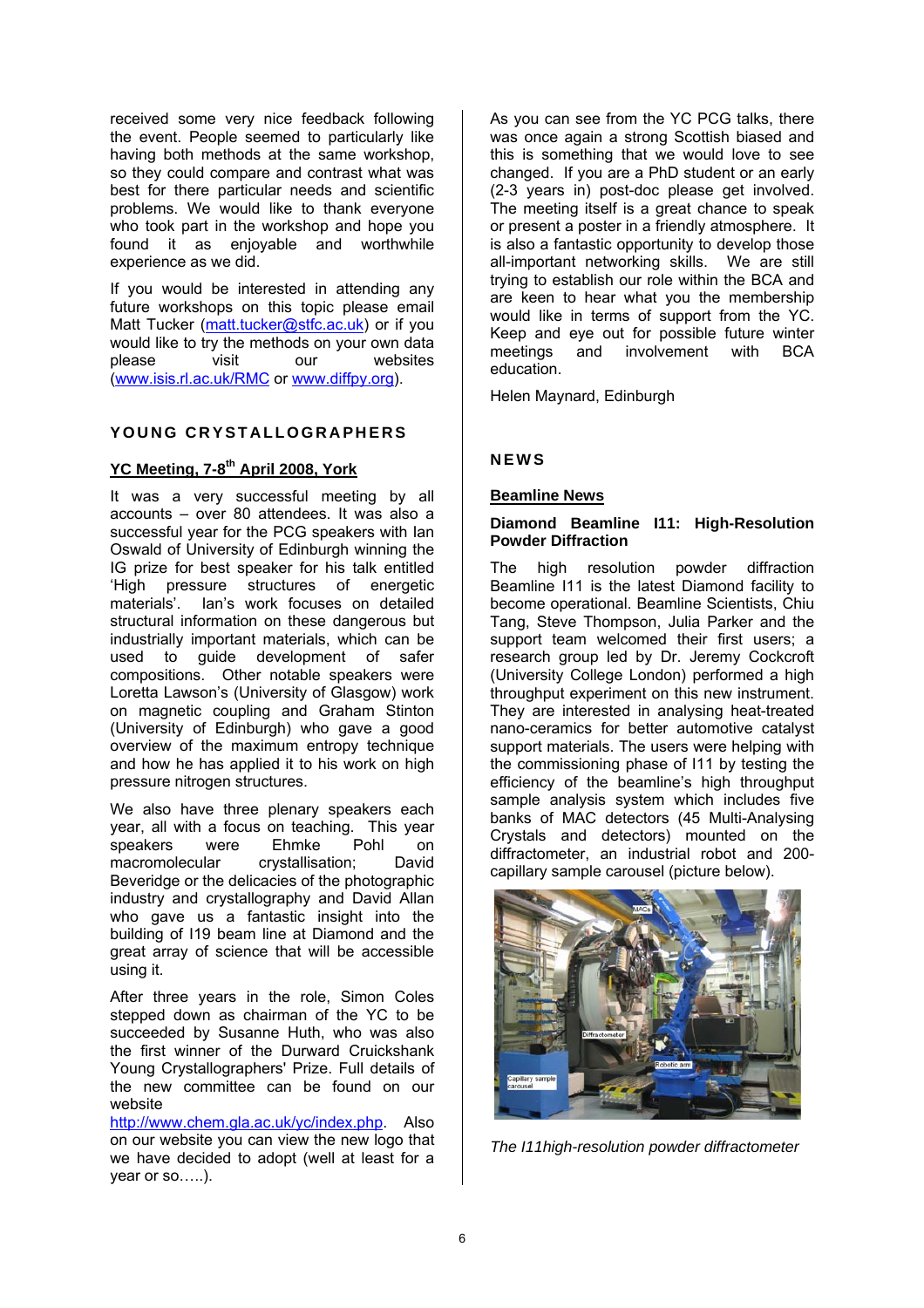In addition, the beamline team has systematically commissioned non-ambient cells such as the Cryostream-500 (80 - 500 K), hot-air blower (room temperature - 1000K) and sample tables (small and large). Other sample environments will be commissioned in the next few months, including capillary and flat-plate furnaces and low temperature cryostats (4 - 295 K).

Now the beamline is opened to users, we would like to invite our user community to submit new beamtime applications for the next allocation period, AP5 (Apr – Sep 09). Note the deadline for submission is 1<sup>st</sup> October 2008.

For more information please visit our website: http://www.diamond.ac.uk/Beamlines/Beamline plan/I11/default.htm, or contact a member of the beamline staff.

Chiu Tang, Diamond

#### **Diamond Beamline I19: Small-Molecule Single Crystal Diffraction**

Commissioning of the small-molecule single crystal diffraction beamline (I19) at Diamond is moving quickly and it is on target to welcome first users later this year in the first of two experimental hutches. The higher throughput of the first experimental hutch will be achieved using a robotic sample changer, which is expected to be ready for use early in 2009.



*The I19 diffractometer and robotic sample changer housed in experimental hutch 1*

The second experimental hutch, which will be available to users from April 2009, will house a larger diffractometer that can support bulkier and heavier sample environment cells, and this hutch will often be used for experiments that require more complex peripheral equipment and longer set-up times.



*The white beam from the U21 undulator as it appeared on the first diagnostic element in the optics hutch*

First beam into the optics hutch was achieved on 18<sup>th</sup> June, and subsequently, following successful commissioning of the first two diagnostic units and the primary slits, the monochromatic beam from the double crystal monochromator was observed. Following further commissioning of the monochromator, monochromatic slits, and other diagnostic units, beam has been allowed into the first experimental hutch, and we are looking forward to commissioning the diffractometer with real samples in the next few weeks.



*First beam, bright green spot, in experimental hutch 1*

The high flux will mean that data can be collected on very small and weakly diffracting crystals, very quickly. Indeed, it is expected that time will be an important parameter in a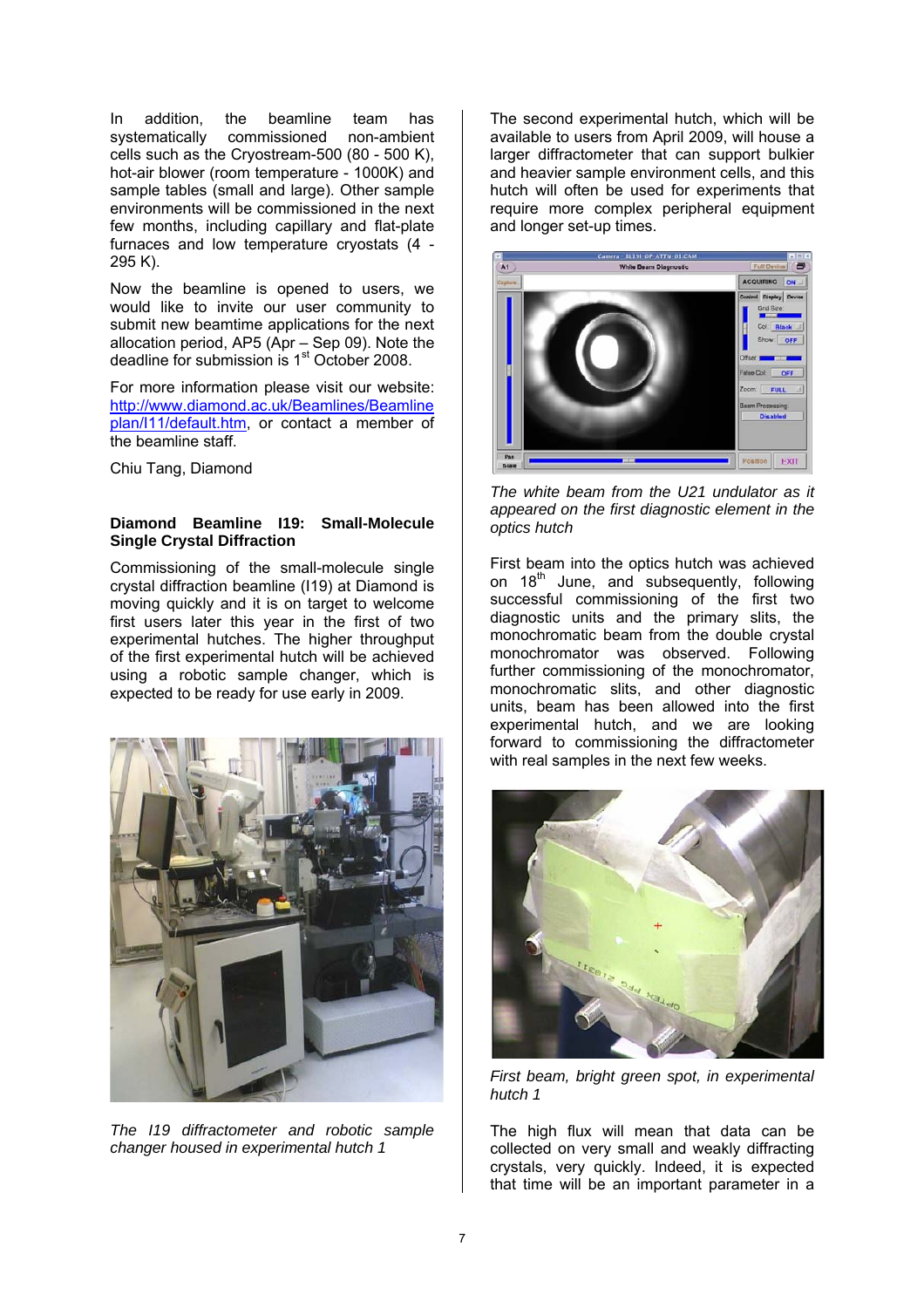large number of the experiments on the beamline; from mapping fast structural changes to characterising short-lived excited states. A wide range of non-ambient conditions will be available to users; pressure experiments will be supported as will variable temperature studies in the range from 4 K, using a cryostat, up to 1300 K, using a gas blower.

The beamline is well equipped for sample preparation with a stereomicroscope for looking at crystals down to 10 μm in size and a high magnification microscope for looking at very small crystals, down to 1 μm, available; both can be equipped with a camera system. Additionally, there is a peripheral laboratory nearby, dedicated to I19 users, which will have wet and dry chemistry areas and facilities which include a second stereomicroscope, crystal manipulation and mounting tools and an oxygen free glove box  $(N_2)$  with integrated microscope.

The next deadline for beamtime proposals via the Diamond User Office web pages is 1st October 2008, for beamtime in the period April - September 2009. Proposals may be discussed in advance with Dave Allan (david.allan@diamond.ac.uk, Principal Beamline Scientist) or Harriott Nowell (harriott.nowell@diamond.ac.uk, Beamline Scientist) and any particular issues concerning sample preparation can also be discussed with Sarah Barnett (sarah.barnett@diamond.ac.uk, Beamline Support Scientist).

Dave Allan, Diamond

#### **PCG-SCMP AGM**

The PCG-SCMP Annual General Meeting was held during the BCA Spring Meeting in York. on Wednesday, 9<sup>th</sup> April 2008. Prof. David Keen was elected the Group Chair and Dr. Ivana Evans the Vice-Chair. Dr. Dave Allan, the outgoing Vice-Chair, will remain on the Committee as an Ordinary Member.

The next AMG will take place at the BCA Spring Meeting in Loughborough, on Wednesday, 22<sup>nd</sup> April 2009. The meeting agenda will be circulated in due course.

### **ACKNOWLEDGEMENT**

Many thanks to everyone who contributed to this issue of the PCG-SCMP Newsletter.

Ivana Evans, Durham

# **PCG-SCMP COMMITTEE**

Prof. David Keen, Chair Rutherford Appleton Laboratory d.a.keen@rl.ac.uk

Dr. Ivana Evans, Vice-chair Diamond Light Source ivana.radosavljevic@durham.ac.uk

Dr. Matt Tucker, Secretary/Treasurer Rutherford Appleton Laboratory m.g.tucker@rl.ac.uk

Dr. Dave Allan Diamond Light Source david.allan@diamond.ac.uk

Dr. Andrew Goodwin Department of Earth Sciences University of Cambridge alg44@cam.ac.uk

Prof. Peter Hatton Department of Physics Durham University p.d.hatton@durham.ac.uk

Dr. John Loveday CSEC Edinburgh University j.loveday@ed.ac.uk

Dr. Serena Margadonna Department of Chemistry Edinburgh University serena.margadonna@ed.ac.uk

Dr. Andrew Wills Department of Chemistry University College London a.s.wills@ucl.ac.uk